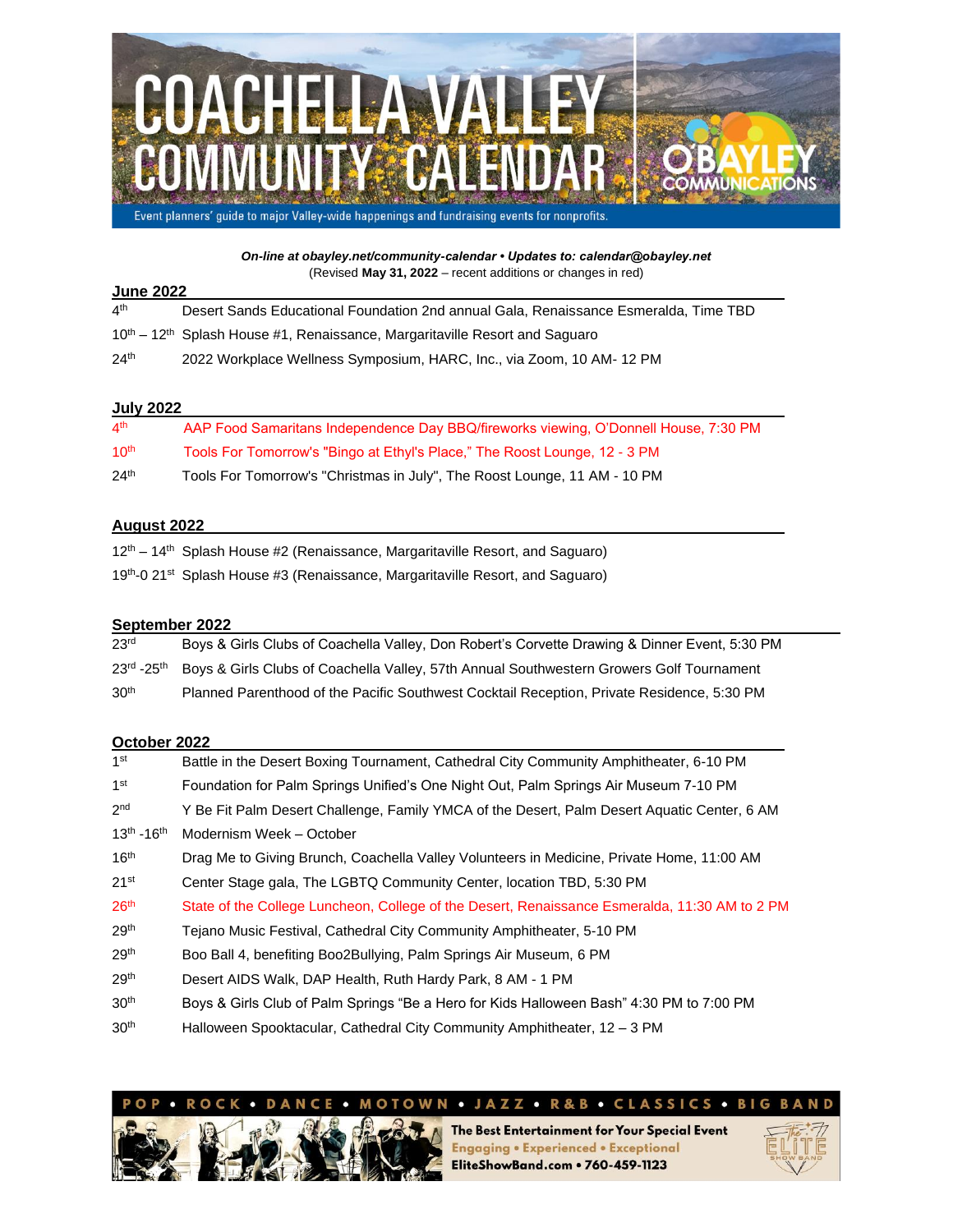### **November 2022**

| $4th - 6th$         | Palm Springs Pride Festival, 10 AM - 10 PM                                                      |
|---------------------|-------------------------------------------------------------------------------------------------|
| 4 <sup>th</sup>     | 2022 National Philanthropy Day Luncheon, Renaissance Esmeralda Resort, 11 AM -1:30 PM           |
| 5 <sup>th</sup>     | Coachella Animal Network, Luncheon/Fashion Show/ Auction, Ruth Chris Steakhouse 11 AM – 2:30 PM |
| $5th - 12th$        | Fields of Valor American flag display, Patriot Park, All Day                                    |
| 5 <sup>th</sup>     | Family YMCA of the Desert's Hoedown at Sundown, Bellatrix at Classic Club; 5:30 PM              |
| 6 <sup>th</sup>     | Palm Springs Pride Parade, 10 AM - Noon                                                         |
| gth                 | One Night Only, McCallum Theatre, 6 PM                                                          |
| 11 <sup>th</sup>    | VIMY Awards & WineLover's Auction, CV Volunteers in Medicine, Thunderbird Country Club, 5:00 PM |
| $12^{th}$           | LifeStream Blood Bank's Thanks4Giving Gala, Westin Mission Hills Resort, 6 – 10 PM (new time)   |
| 12 <sup>th</sup>    | Oswit Land Trust Donor Appreciation Party, Palm Springs private home, 3-6 PM                    |
| 14 <sup>th</sup>    | The Desert Symphony Season Kick Off Reception, Tamarisk Country Club 5:30 -7:30 PM              |
| $15^{th}/16^{th}$   | Bermuda Dunes Celebrity Classic, CV Volunteers in Medicine, Bermuda Dunes Country Club          |
| 17 <sup>th</sup>    | Hidden Harvest annual Fall luncheon/fashion show, Agua Caliente Hotel/Casino 10 AM - 3 PM       |
| $18^{th} - 20^{th}$ | Cathedral City Hot Air Balloon Festival, Downtown Cathedral City, all day                       |
| 18 <sup>th</sup>    | 2022 Rick Espinoza Awards Presented By El Paseo Jewelers, Westin Mission Hills, 6 -9 PM         |

#### **December 2022**

| 1 <sup>st</sup> | McCallum Theatre Annual Gala, McCallum Theatre, 5-10 PM                                     |
|-----------------|---------------------------------------------------------------------------------------------|
| 4 <sup>th</sup> | Animal Samaritans 13th Annual Men of the Desert Fashion Show/Luncheon PS Air Museum, 11 AM  |
| 5 <sup>th</sup> | Desert Symphony Symphonettes Welcome Back Luncheon, Lavender Bistro, 11:30 AM - 2:30 PM     |
| 7 <sup>th</sup> | PSHA's 11th annual Clubs Fore Kids Charity Golf Tournament and Silent Auction, Classic Club |

# **January 2023**

| 14 <sup>th</sup> | Old Town Artisan Studios Gala Event - Location TBA, 6 - 10 PM (new date)        |
|------------------|---------------------------------------------------------------------------------|
| 28 <sup>th</sup> | Palm Springs Health Run & Fitness Expo, Ruth Hardy Park, 8AM - 12 PM (new date) |
| 28 <sup>th</sup> | Palm Springs Art Museum Gala, PS Art Museum, 6 PM                               |
| 31 <sup>st</sup> | Angel Night- Rancho Mirage Writers Festival Coachella Animal Network, 5:30 PM   |

## **February 2023**

| $1st - 3rd$<br>8th Annual Rancho Mirage Writer's Festival                                             |  |
|-------------------------------------------------------------------------------------------------------|--|
| $16th - 26th$ Modernism Week                                                                          |  |
| 21 <sup>st</sup><br>Muses & Patroness Circle of McCallum Theater Fundraiser, The Vintage Club, 5-9 PM |  |
| 24 <sup>th</sup><br>Palm Springs Air Museum Gala, Palm Springs Air Museum, 5:30 - 10 PM               |  |

# **March 2023**

| 4 <sup>th</sup>  | The Living Desert Zoobilee Gala @ The Living Desert 5:30 PM – 9:30 PM                      |
|------------------|--------------------------------------------------------------------------------------------|
| 8 <sup>th</sup>  | The Desert Symphony Gala @ The Show at Agua Caliente Casino, 5 -10 PM                      |
| 25 <sup>th</sup> | DAP Health, The Steve Chase Humanitarian Awards, Palm Springs Convention Center (new date) |

*Page 2*



Pop | Rock | Dance | Motown | Jazz | Classics | R&B FIRST CLASS EVENT MUSIC WE LITE

EliteShowBand.com - 760-459-1123